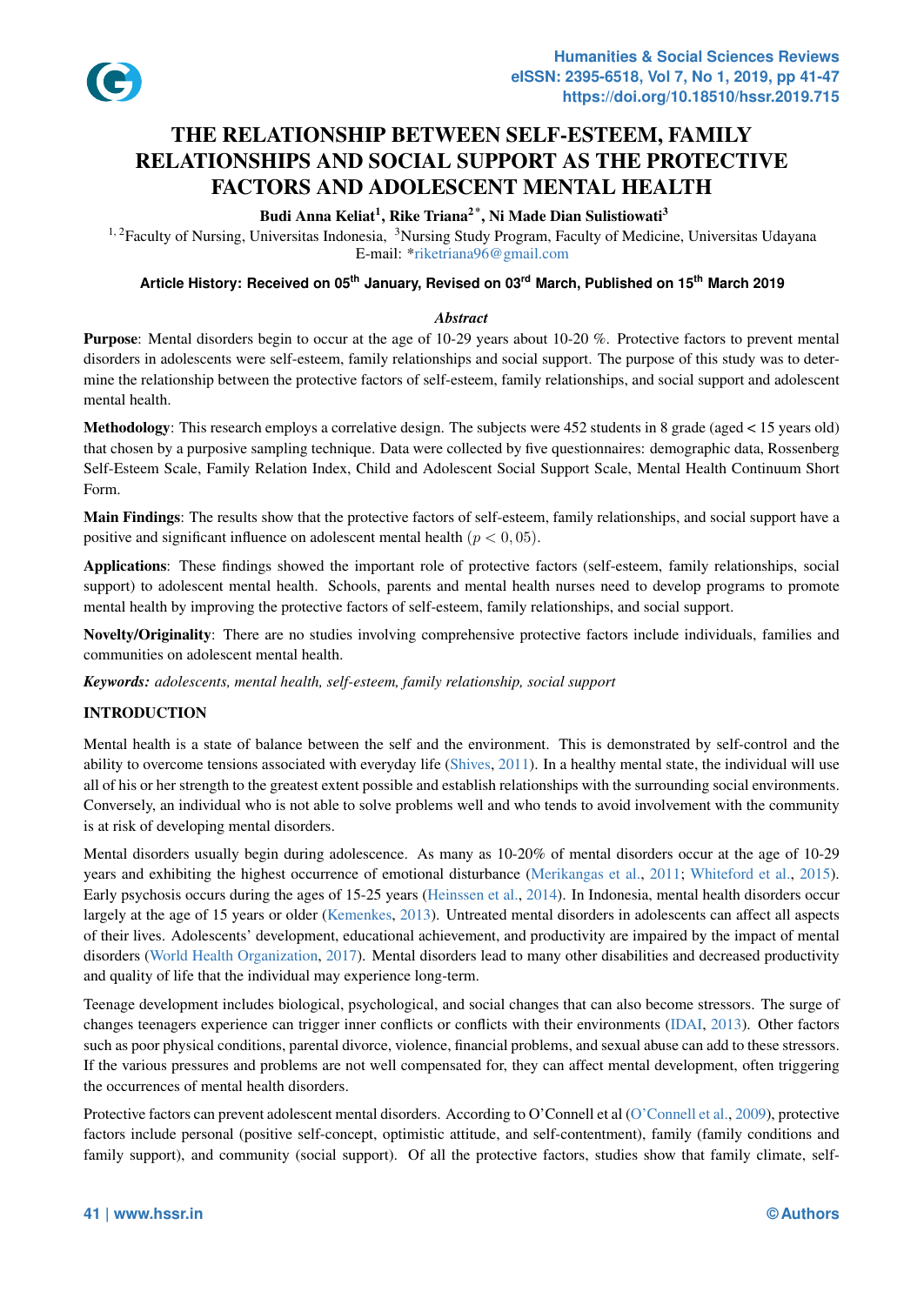

concept, and social support play major roles in decreasing the incidence of adolescent mental disorders Wille et al. (2008). Therefore, these factors can have positive effects on adolescent mental health.

Self-esteem is defined as the valuation of oneself. A current trend exhibi[ts social interactions among teenagers often](https://doi.org/10.18510/hssr.2019.715) triggering comparisons of themselves with their peers. Teenagers with good self-valuation will feel cont[ent with themselve](#page-6-2)s and be resilient to have risk behavior (substance abuse, alcohol consumer, embellishment) and manifestations of depression, anxiety, suicide and other mental disorders Mulligan (2011). Family also influences adolescent mental health. Good relationships among family members contribute to the development of interpersonal skills, build self-confidence and lower the incidence of depression (Demir et al., 2011; Graziano et al., 2009). Social support allows teenagers to gain acceptance and feel loved and cared for by others, enabling them to cope with the stressors of life in positive ways. A study by (Wang et al., 2014), showed a decrease in stress an[d depressi](#page-5-5)o[n leve](#page-5-5)ls in adolescents with high social support. These instances demonstrate the importance of increasing protective factors to foster healthy mental states in adolescents.

Research related to protective factors mostly covers only one factor exclusively. In Indonesia, no studies have cove[red all](#page-5-6) [three](#page-5-6) [protec](#page-5-6)tive factors in a comprehensive way. Because of this, our study aims to determine the relationship of the three stated protective factors and adolescent mental health.

### METHODOLOGY

#### Study Design

This research is a descriptive-correlative study that aims to describe facts related to the population and detect the existence of relationships from one variable to another. The research design used is a cross-sectional design, where this design is suitable for measurements with more than two variables and the measurement of each variable can be done one time without any follow-up. This study aims to find out the relationship between protective factors (self-esteem, family relationships and social support) on adolescent mental health.

#### Setting and Sample

The sample consist of eight-grade students (middle adolescents) in East Jakarta Junior High Schools that met the inclusion criteria and agreed to participate. The sample was determined using the purposive sampling technique to arrive at a total of 452 student respondents. The sample selection based on the stage of development of middle adolescents where the dominant development is psychosocial development that is appropriate with the study (Curtis, 2015). The sample selection of adolescents aged <15 years also by the consideration of Riskesdas 2013 (Badan Penelitian dan Pengembangan Kesehatan, 2013; Heinssen et al., 2014) which states that the incidence of early psychosis occurs mostly at the age of 15-25 years. The inclusion criteria included adolescents aged <15 years and willing to become respondents. While the exclusion criteria are adolescents aged *≥* 15 years, adolescents who do not go to school or permit school an[d adolescents](#page-4-0) who refuse to become respondents.

#### Ethical Consideration

This research was approved by The Ethical Committee Faculty of Nursing Universitas Indonesia (No.118/UN2.F12.D/ HKP.02.04/2018). Ethical approval was obtained from the Research Committee at the author's faculty.

#### Measurements/ Instruments

Data were collected by using some instruments. The following instruments were used: Demographic data, Rosenberg Self-Esteem, Index of Family Relation, Child and Adolescent Social Support, and Mental Health Continuum-Short Form, which was modified based on validity and reliability test results.

#### Data Collection/ Procedure

Data were collected from May 2nd until 9th 2018. The research procedure was filled-out informed consent forms and questionnaires by respondents. First of all, the researcher provides the opportunity for respondents to ask questions regarding filling out questionnaires. The questionnaire was administered in the each classroom and was completed in the same day.

#### Data Analysis

Data was analyzed in order to describe the characteristics of participants and exhibit the correlation between the protective factors and adolescent mental health. Spearman correlation was used to identify the relationship between each protective factors and mental health. Data analysis were also accompanied by normality tests using the Kolmogorov-Smirnov test.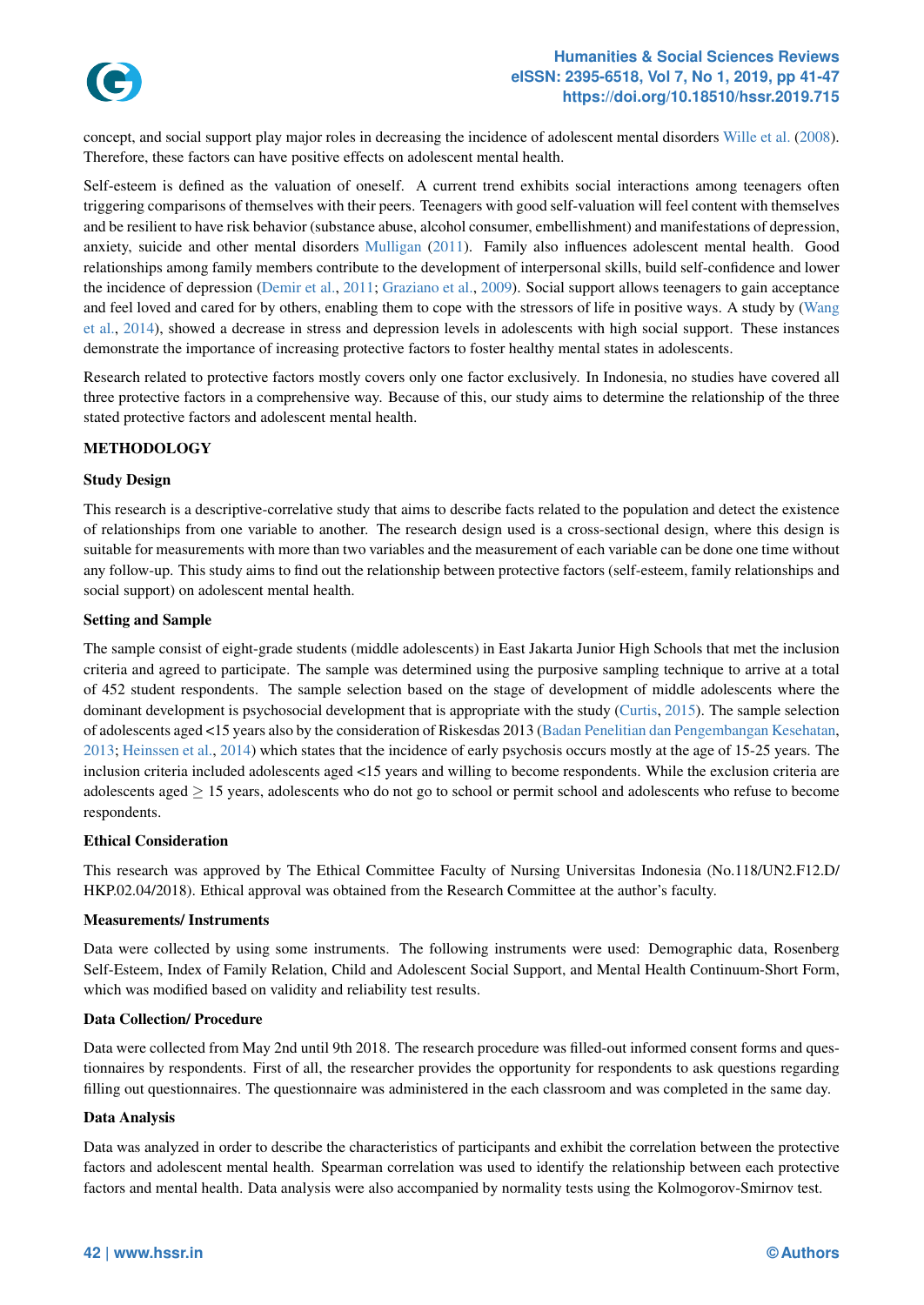

#### **eISSN: 2395-6518, Vol 7, No 1, 2019, pp 41-47 https://doi.org/10.18510/hssr.2019.715**

#### RESULTS

Table 1 shows adolescent characteristics consisting of age, sex, living status, [and family history of mental disorders. The](https://doi.org/10.18510/hssr.2019.715) age data have 3 category : 12 (0.2 %), 13 (23.9 %) and 14 (75.9 %) years old. Most adolescents in our study were 14 years old, with 12-year-olds making up the youngest participants in the sample. Female adolescents exhibit a higher proportion (54 %). The majority of adolescents in this sample live with their biological fathers and mothers as nuclear families (85 %). [Mo](#page-2-0)st of the adolescents have no family history of mental disorders (98.5 %).

<span id="page-2-0"></span>

| <b>Table 1:</b> Demographic data of Adolescents ( $n = 452$ ) |             |      |  |  |  |  |
|---------------------------------------------------------------|-------------|------|--|--|--|--|
| <b>Variable</b>                                               | $\mathbf n$ | $\%$ |  |  |  |  |
| Age                                                           |             |      |  |  |  |  |
| 12                                                            | 1           | 0.2  |  |  |  |  |
| 13                                                            | 108         | 23.9 |  |  |  |  |
| 14                                                            | 343         | 75.9 |  |  |  |  |
| <b>Sex</b>                                                    |             |      |  |  |  |  |
| <b>Male</b>                                                   | 208         | 46   |  |  |  |  |
| Female                                                        | 244         | 54   |  |  |  |  |
| <b>Living Status</b>                                          |             |      |  |  |  |  |
| <b>Biological Father and Mother</b>                           | 384         | 85   |  |  |  |  |
| <b>Father</b>                                                 | 3           | 0.7  |  |  |  |  |
| <b>Mother</b>                                                 | 23          | 5.1  |  |  |  |  |
| <b>Extended Family</b>                                        | 32          | 7.1  |  |  |  |  |
| Stepfather/Stepmother                                         | 10          | 2.2  |  |  |  |  |
| <b>Family History of Mental</b>                               |             |      |  |  |  |  |
| <b>Disorders</b>                                              |             |      |  |  |  |  |
| <b>Yes</b>                                                    | 7           | 1.5  |  |  |  |  |
| No                                                            | 445         | 98.5 |  |  |  |  |

Table 2: Correlationbetween Self-esteem, Family Relationships, Social Support andAdolescent Mental Health

<span id="page-2-1"></span>

|               |          | <b>Adolescent Mental Health</b> |          |             |      |             |      | $\mathbf R$ | P values |
|---------------|----------|---------------------------------|----------|-------------|------|-------------|------|-------------|----------|
|               |          | Flourishing                     |          | Moderate    |      | Languishing |      |             |          |
|               |          | $\mathbf n$                     | $\%$     | $\mathbf n$ | $\%$ | $\mathbf n$ | $\%$ |             |          |
|               | High     | 24                              | 75       | $\tau$      | 21.9 | 1           | 3.1  |             |          |
| Self-esteem   | Moderate | 167                             | 43.9     | 174         | 45.8 | 39          | 10.3 | .54         | < .001   |
|               | Low      | 7                               | 17.5     | 24          | 60   | 9           | 22.5 |             |          |
| Family        | Good     | 198                             | 44.4     | 202         | 45.3 | 46          | 10.3 | .86         | .023     |
| relationship  | Poor     | $\overline{0}$                  | $\Omega$ | 3           | 50   | 3           | 50   |             |          |
| Social        | High     | 189                             | 48       | 173         | 43.9 | 32          | 8.1  |             | < .001   |
| support:      | Low      | 9                               | 15.5     | 32          | 55.2 | 17          | 29.3 | .62         |          |
| parents       |          |                                 |          |             |      |             |      |             |          |
| Social        | High     | 168                             | 48.8     | 143         | 41.6 | 33          | 09.6 |             | < .001   |
| support:      | Low      | 9                               | 27.8     | 62          | 57.4 | 16          | 14.8 | .36         |          |
| teachers      |          |                                 |          |             |      |             |      |             |          |
| Social        | High     | 167                             | 53       | 129         | 41   | 19          | 6    | .56         | < .001   |
| support :     | Low      | 31                              | 22.6     | 76          | 55.5 | 30          | 21.9 |             |          |
| classmates    |          |                                 |          |             |      |             |      |             |          |
| Social        | High     | 177                             | 50.6     | 140         | 40   | 33          | 9.4  | .48         | < .001   |
| support:      | Low      | 21                              | 20.6     | 65          | 63.7 | 16          | 15.7 |             |          |
| close friends |          |                                 |          |             |      |             |      |             |          |

*Continued on next page*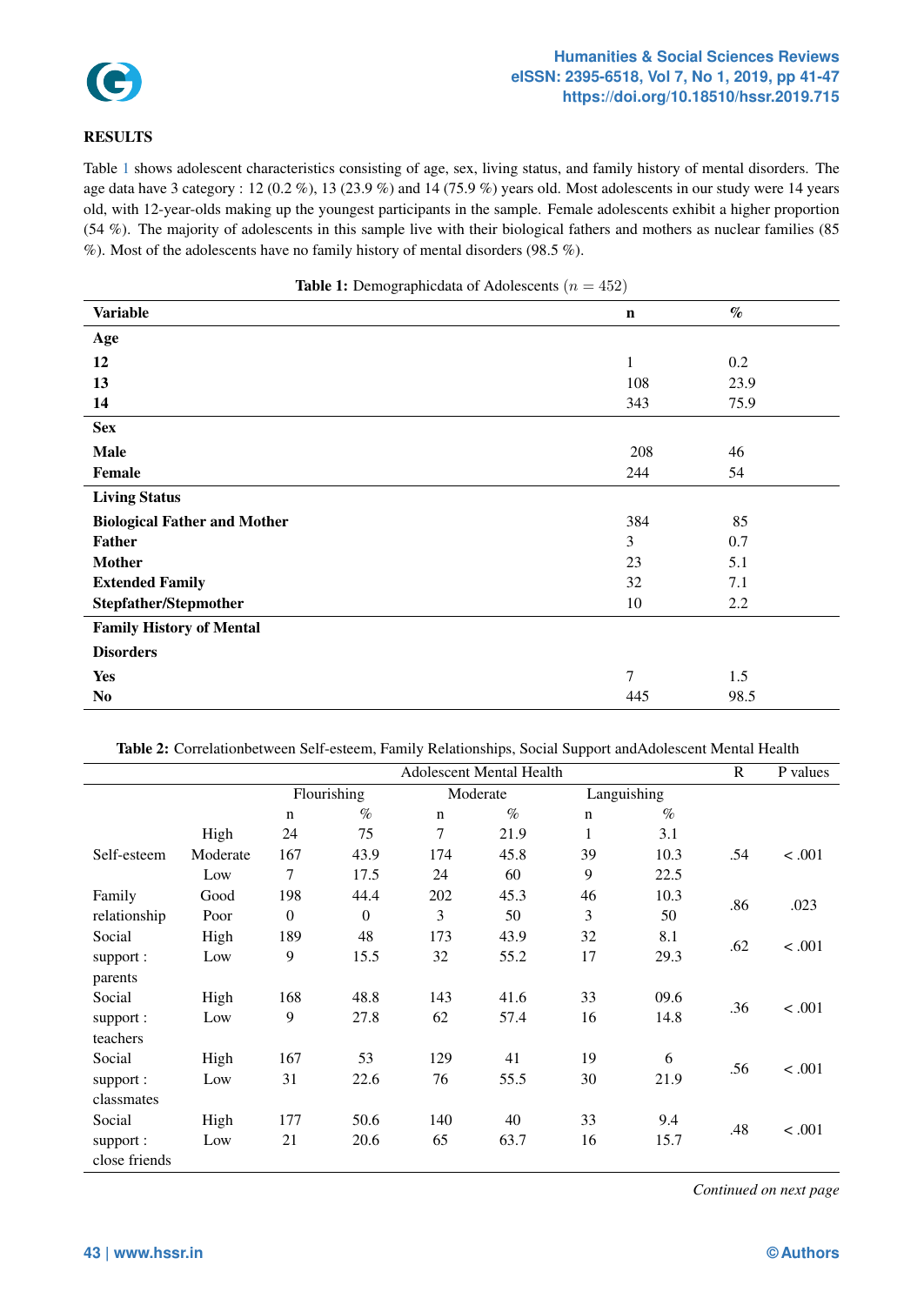

| Table 2 continued |      |     |      |     |      |    |                                     |     |        |
|-------------------|------|-----|------|-----|------|----|-------------------------------------|-----|--------|
| Social            | High | 118 | 63.1 | 62  | 33.2 |    | $\gamma$ $\tau$<br>$\mathfrak{I}$ . | .58 | : .001 |
| support :         | Low  | 80  | 30.2 | 143 | 54   | 42 | 15.8                                |     |        |
| school            |      |     |      |     |      |    |                                     |     |        |

Table 2 shows a significant correlation between self-esteem and adolescent mental health (*p <* 0*.*001). The r value of 0.54 shows the positive and moderate correlation between self-esteem and adolescent mental health. Table 2 also shows that there is a significant correlation between family relationships and adolescent mental health (*p <* 0*.*001). The r value of 0.86 shows a positive and high correlation strength between family relationships and adolescent mental health. Social suppo[rt](#page-2-1) (parents, teachers, classmates, close friends, and school) shows a significant (*p <* 0*.*001) and positive correlation with adolescent mental health about 0.62, 0.36, 0.56, 0.48, and 0.58 in sequence. Based on the r value, s[oc](#page-2-1)ial support from parents has a strong correlation with mental health, while social support from teachers has a weak correlation. Social support from classmates, close friends, and the school has moderate correlation strength.

# DISCUSSION

Adolescents' self-esteem and mental health exhibit a positive correlation. Studies have shown improvement in adolescent mental health with an increase in self-esteem (Mulligan, 2011). Other studies also support a positive correlation between self-esteem and mental health (Farshi et al., 2013; Jang and Jeon, 2015). This is because adolescents with positive selfesteem will demonstrate positive social behaviors and characteristics such as assertiveness, strong social abilities, and adaptability in various events and conditions. Adolescents with high self-esteem have strong self-defense mechanisms to be able to resist the bad influences they enco[unter. Some int](#page-5-5)erventions to increase self-esteem should be considered as to maintain health promotion b[ehavior that](#page-4-1) [can pe](#page-4-1)[rceived health](#page-5-7) s[tatus,](#page-5-7) self-efficacy (Farshi et al., 2013). This strength can prevent them from experiencing symptoms of depression (Jang and Jeon, 2015; Pritchard et al., 2007). Therefore, self-esteem can be a factor in preserving the mental health of adolescents.

Harmonious family relationships also contribute significantly to the development of [good mental](#page-4-1) [health](#page-4-1) in adolescents. The quality of family life plays a very important role in shapin[g healthy menta](#page-5-7)l [attitu](#page-5-7)[des and strong persona](#page-5-8)lities in children (Mann et al., 2004). Acceptance, warmth, support, and monitoring from the family can encourage adolescents to build resilience and adaptability. Another study suggests that harmonious relationships support adolescents in achieving optimal mental development (Kartono, 2002). From the above arguments, it is clear that strong, harmonious family relationships can help adolescents achieve healthy mental states.

The [variety of sources](#page-5-9) of adolescent social support, including parents, teachers, classmates, close friends, and schools, have significant corre[lations w](#page-5-10)i[th ado](#page-5-10)lescent mental health as well. This is consistent with previous research results (Cheng et al., 2014; Hockenberry and Wilson, 2015). Previous studies reveal that social support may reduce symptoms of anxiety and depression in adolescents (Moore et al., 2018). Therefore, social support appears to be a main factor in preventing mental health problems in adolescents.

[Adolescents](#page-4-2) [make up a group of individuals](#page-5-11) susceptible to mental health problems that stem from various stressor[s faced](#page-4-2) during development. When fac[ed with these](#page-5-12) [stress](#page-5-12)ors, adolescents with high social support from parents, teachers, peers, and schools will find it easy to seek advice, feedback, and solutions to solve their problems. Different sources of support allow them to pull from a variety of perspectives or perceptions to find solutions and feedback (Haroz et al., 2013). Support from parents and schools, especially, should be increased because these sources have the greatest correlation coefficients compared to other types of support.

Adolescents with high social support will gain emotional reinforcement and motivation, w[hich helps them t](#page-5-13)o become psychologically and emotionally stronger and less potential to be hopeless. The problem-solving will be more positive outcome, build hope and self-esteem, even enforce a particular lesson for adolescents to learn (Hockenberry and Wilson, 2015; Sarafino and Smith, 2011). Any positive impact resulting from social support can allow individuals to become mentally healthy.

All factors, namely the individual protective factor (self-esteem), family protective factor (famil[y relationships\), and com](#page-5-11)[muni](#page-5-11)t[y protective factor \(](#page-5-14)s[ocial](#page-5-14) support), have significant correlations with adolescent mental health. Therefore, it is necessary to promote mental health by increasing the protective factors of self-esteem, family relationships, and social support. Studies suggest that education and training programs in school based on the PRECEDE-PROCEED model can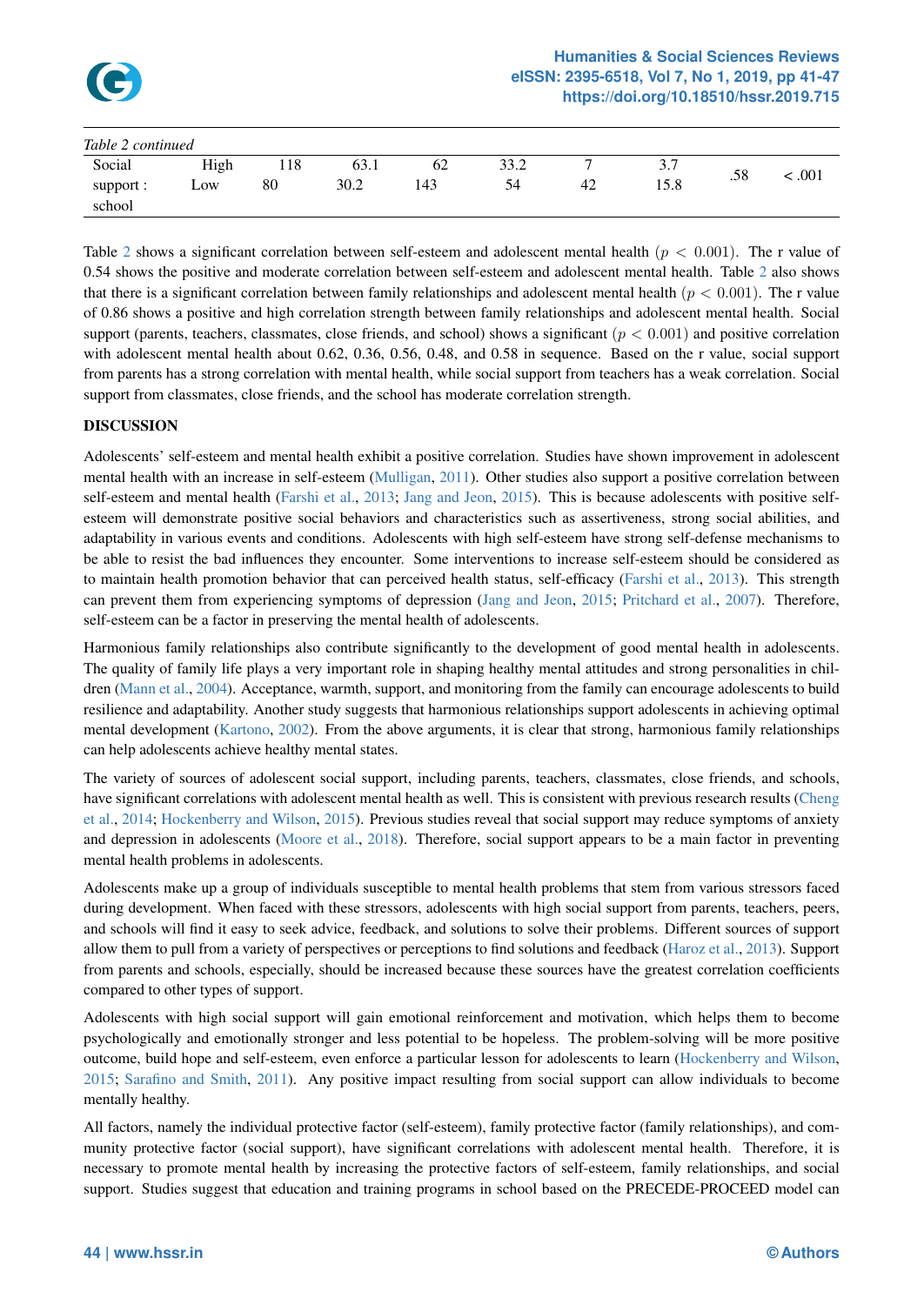

#### **eISSN: 2395-6518, Vol 7, No 1, 2019, pp 41-47 https://doi.org/10.18510/hssr.2019.715**

effectively improve the self-esteem and mental health of adolescents (Mo and Mak, 2008; Moshki et al., 2012). Based on the PRECEED-PROCEDE model, the process of changing behavior starts from assessment, problem setting and planni[ng.](#page-6-3) The next stage is implementation by education, setting rules and creating a [supportive environment. Then, these inter](https://doi.org/10.18510/hssr.2019.715)ventions are evaluated (Glanz et al., 2008). Other research suggest to create a support group among adolescents, increase self-acceptance, and do some activities that you good at to increase the [level of self-esteem](#page-5-15) [\(Adachi and Willoug](#page-5-16)hby, 2014; Shives, 2011; Wangge and Hartini, 2013). The way to maintain harmonious relationship is carry-out rituals or activities with family members that fosters intimacy and communication among them (Matthews, 2008). Thus, parents, teachers, classmates, close friends an[d school should be](#page-4-3) the basis of social support source for adolescent (Ahmed et al., 2010; Coverdale and Long, 2015; Moore et al., 2018). These social supports include emotional, appraisal, [informational and instrumental](#page-4-4) [form. School](#page-5-0)[s and mental health nurses](#page-6-4) can work together to build mental health promotional programs that take the form of education and life skills training based on the PRECEDE-PROCEED [model to in](#page-5-17)c[rease](#page-5-17) protective factors and the mental health of adolescents.

### **CONCLUSION**

This study shows a significant correlation between the protective factors (self-esteem, family relationship, and social support) and adolescent mental health. Therefore, schools, parents and mental health nurses need to develop programs to promote mental health by increasing the protective factors of self-esteem, family relationships, and social support. The PRECEED-PROCEDE model can be used to build an effectiveness mental health program in school.

### LIMITATION AND STUDY FORWARD

Future studies should analysis another protective factors from individuals, families and social support aspect.

### ACKNOWLEDGEMENT

This work is supported by Hibah PITTA 2018 funded by DRPM Universitas Indonesia No.5000/UN2.R3.1/HKP.05.00/2018.

### REFERENCES

Adachi, P. J. C. and Willoughby, T. (2014). It's Not How Much You Play, but How Much You Enjoy the Game: The Longitudinal Associations Between Adolescents' Self-Esteem and the Frequency Versus Enjoyment of Involvement in Sports. *Journal of Youth and Adolescence*, 43(1):137–145. https://doi.org/10.1007/s10964-013-9988-3.

<span id="page-4-4"></span>Ahmed, W., Minnaert, A., Werf, G., and Kuyper, H. (2010). Perceived Social Support and Early Adolescents' Achievement: The Mediational Roles of Motivational Beliefs and Emotions. *Journal of Youth and Adolescence*, 39(1):36–46.

Badan Penelitian dan Pengembangan Kesehatan (2013). Riset Kesehatan Dasar (RISKESDAS) 2013. *Laporan Nasional 2013*, pages 1–384. https://doi.org/1 Desember 2013.

Cheng, Y., Li, X., Lou, C., Sonenstein, F. L., Kalamar, A., Jejeebhoy, S., and Ojengbede, O. (2014). The association between social support and mental health among vulnerable adolescents in five cities: Findings from the study of the wellbeing of adolescents in vulnerable environments. *Journal of Adolescent Health*, 55(6):31–38. https://doi.org/10.1016/j.jad ohealth.2014.08.020.

<span id="page-4-2"></span>Coverdale, G. E. and Long, A. F. (2015). Emotional wellbeing and mental health: An exploration into health promotion in young people and families. In *Perspectives in Public Health*. https://doi.org/10.1177/1757913914558080.

Curtis, A. C. (2015). Defining Adolescence. *Journal of Adolescent and Family Health*, 7(2):1–39. https://doi.org/http://sc holar.utc.edu/jafh/vol7/iss2/2/.

<span id="page-4-0"></span>Demir, T., Karacetin, G., Demir, D. E., and Uysal, O. (2011). Epidemiology of depression in an urban population of Turkish children and adolescents. *Journal of Affective Disorders*, 134(1–3):168–176. https://doi.org/10.1016/j.jad.2011.05.041.

Farshi, M. G., Sharifi, H. P., and Rad, M. A. (2013). The Relationship between Self-Esteem, Mental Health and Quality of Life in Patients with Skin Diseases. *Asian Journal of Medical and Pharmaceutical Researches*, 3(2):50–54.

<span id="page-4-1"></span>Glanz, K., Rimer, B. K., and Vismanath, K. (2008). *Health behavior and health education: Theory, research, and practice*. Jossey-Bass A Wiley Imprint, San Francisco.

<span id="page-4-3"></span>Graziano, F., Bonino, S., and Cattelino, E. (2009). Links between maternal and paternal support, depressive feelings and social and academic self-efficacy in adolescence. *European Journal of Developmental Psychology*, 6(2):241–257. https://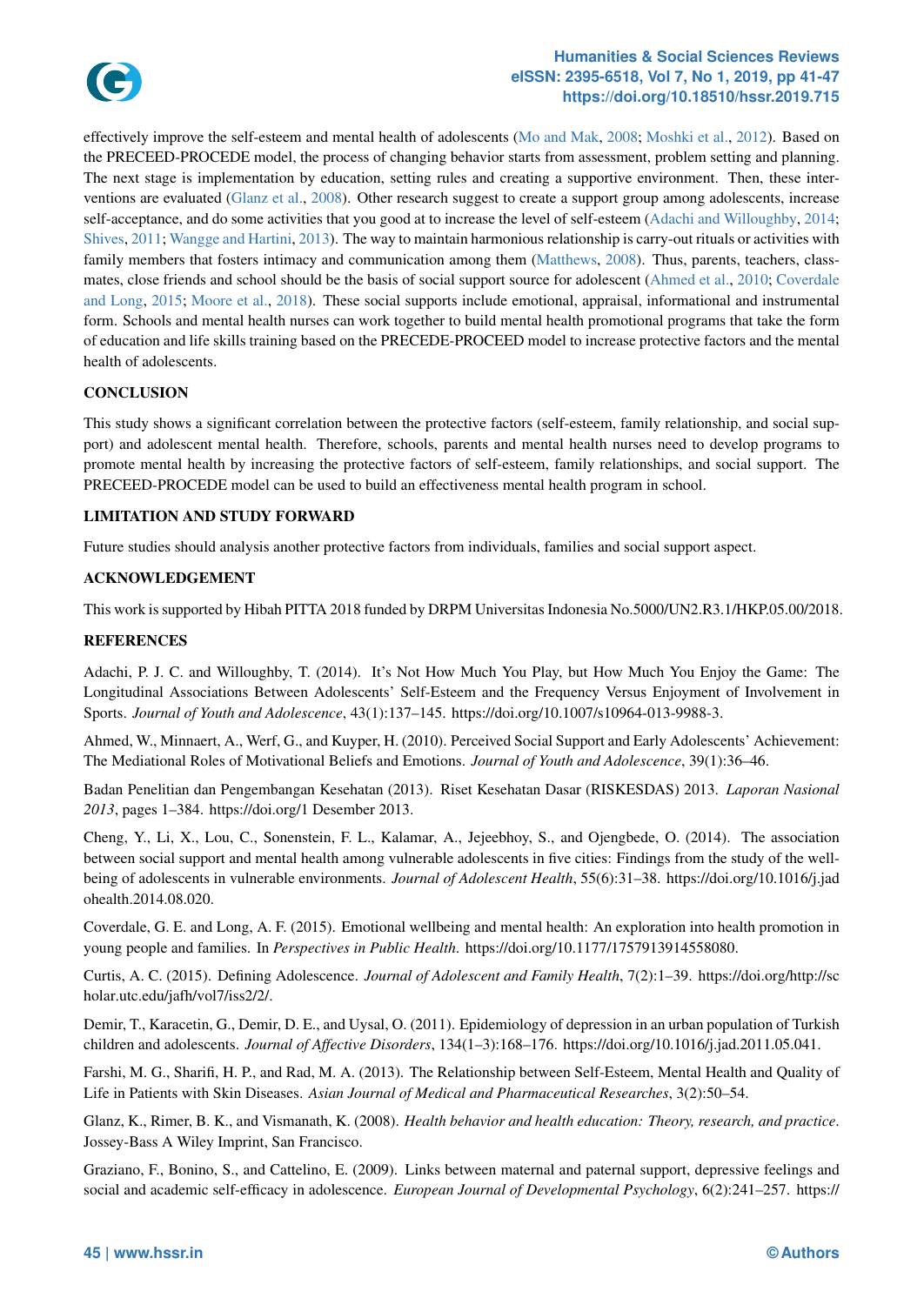

doi.org/10.1080/17405620701252066.

Haroz, E. E., Murray, L. K., Bolton, P., Betancourt, T., and Bass, J. K. (2013)[. Adolescent Resilience in Northern Uganda:](https://doi.org/10.18510/hssr.2019.715) The Role of Social Support and Prosocial Behavior in Reducing Mental Health Problems. *Journal of Research on Adolescence*, 23(1):138–148. https://doi.org/10.1111/j.1532-7795.2012.00802.x.

<span id="page-5-13"></span>Heinssen, R. K., Goldstein, A. B., and Azrin, S. T. (2014). *Evidence-Based Treatments for First Episode Psychosis: Components of Coordinated Specialty Care*. NIMH White Paper.

Hockenberry, M. J. and Wilson, D. (2015). Wong's Nursing Care of Infants and Children. Missouri. Elsevier Mosby.

<span id="page-5-2"></span>IDAI (2013). Masalah Kesehatan Mental Emosional Remaja, 1–7. Retrieved from http://www.idai.or.id/artikel/seputar-ke sehatan-anak/masalah-kesehatan-mental-emosional-remaja.

<span id="page-5-11"></span><span id="page-5-4"></span>Jang, H. J. and Jeon, M. K. (2015). Relationship between self-esteem and mental health according to mindfulness of university students. *Indian Journal of Science and Technology*, 8(21):10–17485. https://doi.org/10.17485/ijst/2015/v8i21/ 78459.

<span id="page-5-7"></span>Kartono, K. (2002). *Hygiene Mental*. Mandar Maju, Bandung.

Kemenkes, R. I. (2013). Riset Kesehatan Dasar 2013. Ministry of Health Republic of. *Indonesia*, 1:1–303. https://doi.org/ 10.1007/s13398-014-0173-7.2.

<span id="page-5-10"></span><span id="page-5-3"></span>Mann, M., Hosmar, C. M. H., Schaalma, H. P., and undefined DeVries (2004). Self-esteem in a broad-spectrum approach for mental health promotion. *Health Education Reseahrc*, 19(4):357–372. https://doi.org/https://doi.org/10.1093/her/cyg0 41.

<span id="page-5-9"></span>Matthews, D. W. (2008). Strengthening Family Relationships. Retrieved January 25, 2018, from http://www.advocatesfor youth.org/publications/1229-strengthening-family-relationships.

<span id="page-5-17"></span>Merikangas, K., Jian-ping, H., Burstein, M., Swanson, S., Avenevoli, S., Lihong, C., and Swendsen, J. (2011). Lifetime Prevalence of Mental Disorders in US Adolescents: Results from the National Comorbidity Study-Adolescent Supplement. *Journal of the American Academy Children Adolescent Psychiatry*, 49(10):980–989. https://doi.org/10.1016/j.jaac.2010.0 5.017.

<span id="page-5-1"></span>Mo, P. K. H. and Mak, W. W. S. (2008). Application of the PRECEDE model to understanding mental health promoting behaviors in Hong Kong. Health Education & Behavior : The Official Publication. *of the Society for Public Health Education*, 35(4):574–87. https://doi.org/10.1177/1090198108317409.

<span id="page-5-15"></span>Moore, G., Cox, R., Evans, R., Hallingberg, B., Hawkins, J., and Littlecott, H. (2018). Relationships and Adolescent Substance Use , Subjective Wellbeing and Mental Health Symptoms in Wales : a Cross Sectional Study. *Child Indicators Research*, pages 1–15. https://doi.org/10.1007/s12187-017-9524-1.

<span id="page-5-12"></span>Moshki, M., Atarodi, B. A., Moslem, A., and Taheri, M. (2012). Applying an Educational-participatory Program based on the PRECEDE Model for Promoting Self-esteem and Mental Health of Students in Iran. *International Journal of Preventive Medicine*, 3(4):241–248.

<span id="page-5-16"></span>Mulligan, A. (2011). The relationship between self-esteem and mental health outcomes in children and youth. New York. Retrieved from http://www.excellenceforchildandyouth.ca/sites/default/files/resource/EIS\_Self\_Esteem\_MH.pdf.

<span id="page-5-5"></span>O'Connell, M. E., Boat, T., and Warner, K. E. (2009). *Preventing mental, emotional, and behavioral disorders among young people: Progress and possibilities*, volume 23. National Academies Press, Washington DC.

Pritchard, R., Pryor, J., and Murphy, M. (2007). Healthy Family Relationships. Retrieved from http://areyouok.org.nz/asse ts/Document-files/research/Healthy-Family-Relationships.pdf.

<span id="page-5-8"></span>Sarafino, E. P. and Smith, T. W. (2011). Health psychology biopsychosocial interactions. Hoboken. John Wiley & Sons, Inc. https://doi.org/10.1016/0022-3999(91)90058-V.

<span id="page-5-14"></span>Shives, L. R. (2011). *Basic Concepts of Psychiatric-Mental Health Nursing*. Wolters Kluwer Health, Lippincott Williams & Wilkins, Philadelphia.

<span id="page-5-6"></span><span id="page-5-0"></span>Wang, X., Cai, L., Qian, J., and Peng, J. (2014). Social support moderates stress effects on depression. *International Journal of MentalHealth Systems*, 8(41):1–5. https://doi.org/10.1186/1752-4458-8-41.